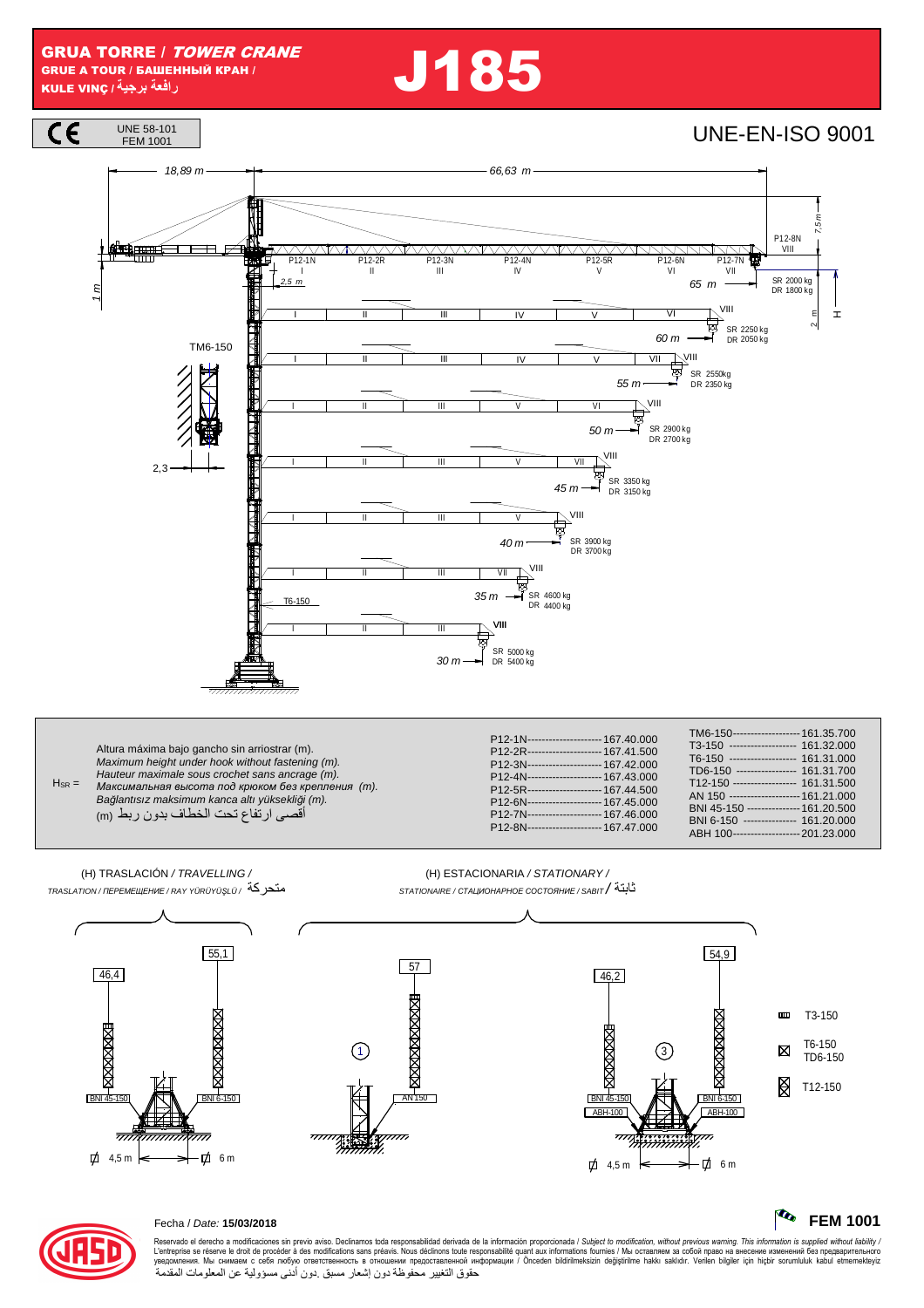CARGAS / LOADS / CHARGES / НАГРУЗКИ / YÜKLER / ل في الأحد التي يتم المناطق المناطق المناطق المناطق المناطق المناطق المناطق المناطق المناطق المناطق الأحد Cargas máximas / Maximum loads / Charges maximales / *Максимальные нагрузки* / Maksimum yük / & 12أ ل*ک*ے st-sk (kg) **ST-SR-5.000 kg**  Alcance del gancho [m] / Hook reach [m] / Portée du crochet (m) / *Радиус действия крюка* (m) / Kancanın yüksekli*ğ*i (m) / 5000 kg  $\sqrt{2}$ مدى الخطاف [m] @ ... (m) **30 35 40 45 50 55 60 65 65 m** | 31,5 m | 5000 | 4415 | 3761 | 3252 | 2845 | 2512 | 2235 | 2000 **60 m** | 31,6 m | 5000 | 4441 | 3784 | 3272 | 2863 | 2529 | 2250 | ——— **55 m** | 31,8 m | 5000 | 4474 | 3813 | 3298 | 2887 | 2550 | ——— | ——— **50 m** | 31,9 m | 5000 | 4493 | 3829 | 3313 | 2900 | ——— | ——— | ——— **45 m** | 32,2 m | 5000 | 4541 | 3871 | 3350 | ——— | ——— | ——— | ——— **40 m** | 32,4 m | 5000 | 4574 | 3900 | ——— | ——— | ——— | ——— | ——— **35 m** | 32,6 m | 5000 | 4600 | ——— | ——— | ——— | ——— | ——— | ——— **30 m** | 30,0 m | 5000 | ——— | ——— | ——— | ——— | ——— | ——— | ———

| $\overline{\rho_{\rm A}}$ | ST - DR (kg)        | أقصى حمولة/ Cargas máximas / Maximum loads / Charges maximales / Максимальные нагрузки / Maksimum yük<br>ST-DR - 10.000 kg            |      |      |      |      |      |      |      |      |      |
|---------------------------|---------------------|---------------------------------------------------------------------------------------------------------------------------------------|------|------|------|------|------|------|------|------|------|
| $\Box$                    | 10000 kg<br>$@$ (m) | Alcance del gancho [m] / Hook reach [m] / Portée du crochet (m) / Радиус действия крюка (m) / Kancanın yüksekliği (m) /<br>مدى الخطاف |      |      |      |      |      |      |      |      |      |
| [m]                       |                     | 20                                                                                                                                    | 25   | 30   | 35   | 40   | 45   | 50   | 55   | 60   | 65   |
| 65 m                      | 17,1 m              | 8368                                                                                                                                  | 6470 | 5206 | 4302 | 3624 | 3097 | 2676 | 2331 | 2043 | 1800 |
| 60 m                      | 17,1 m              | 8388                                                                                                                                  | 6487 | 5219 | 4314 | 3635 | 3106 | 2684 | 2338 | 2050 |      |
| 55 m                      | 17.2 m              | 8421                                                                                                                                  | 6513 | 5241 | 4332 | 3651 | 3121 | 2697 | 2350 |      |      |
| 50 m                      | 17.2 m              | 8429                                                                                                                                  | 6519 | 5246 | 4337 | 3655 | 3124 | 2700 |      |      |      |
| 45 m                      | 17.3 m              | 8486                                                                                                                                  | 6565 | 5285 | 4370 | 3684 | 3150 |      |      |      |      |
| 40 m                      | 17,3 m              | 8519                                                                                                                                  | 6591 | 5306 | 4388 | 3700 |      |      |      |      |      |
| 35 <sub>m</sub>           | 17,4 m              | 8539                                                                                                                                  | 6608 | 5320 | 4400 |      |      |      |      |      |      |
| 30 <sub>m</sub>           | 17.6 <sub>m</sub>   | 8660                                                                                                                                  | 6704 | 5400 |      |      |      |      |      |      |      |

CARACTERISTICAS DE MECANISMOS | *MECHANISMS FEATURES | caractéristiques des* J185<br>MÉCANISMES / XAPAKTEPUCTUKU MEXAHU3MOB / MEKANIZMALARIN ÖZELLIKLERI <sup>| ال</sup>خصائص الأللية /

| الخصائص الألية/ MÉCANISMES / ХАРАКТЕРИСТИКИ МЕХАНИЗМОВ / МЕКАNIZMALARIN ÖZELLİKLERİ |                                                                                                          |                                                                                                                                      |                             |                                                                                                         |                                                  |                               |  |  |
|-------------------------------------------------------------------------------------|----------------------------------------------------------------------------------------------------------|--------------------------------------------------------------------------------------------------------------------------------------|-----------------------------|---------------------------------------------------------------------------------------------------------|--------------------------------------------------|-------------------------------|--|--|
| *opcional<br>*optional<br>*en option<br>*опция                                      |                                                                                                          | Ø<br>$\overline{1}$                                                                                                                  |                             |                                                                                                         |                                                  |                               |  |  |
| *opsiyonel<br>اختياري∗                                                              | <b>EC3350VF</b><br>24,3 kW                                                                               | *EC6080VF<br>44,1 kW                                                                                                                 | <b>TG2020VF</b><br>2x7,3 kW | <b>OG1508VF</b><br>2x5,5 kW                                                                             | <b>TC460VF</b><br>3 kW                           | <b>TH1506</b><br><b>11 kW</b> |  |  |
| - 0<br>h.<br>m/min                                                                  | $2.5t - 50$ m/min<br>$5t - 25$ m/min<br>$t\frac{4}{3}$<br>m/min<br>$\mathbf{2}$<br>20<br>30<br>50<br>40  | $2,5t - 80m/min$<br>$5t - 40$ m/min<br>$t^{4^+}$<br>$\mathbf{3}$<br>m/min<br>2 <sup>1</sup><br>60<br>40<br>80                        | 020<br>m/min                | 00,8<br>r/min<br>sl/min                                                                                 | 5t<br>060<br>m/min<br><u>10t</u><br>030<br>m/min | 1 $m/min$                     |  |  |
| $\mathcal{G}$<br>m/min                                                              | $^{10}_{98}$<br>$^{17}_{65}$<br>$5t - 25$ m/min.<br>10 t -- 12,5 m/min.<br>m/min<br>15<br>25<br>10<br>20 | $\begin{array}{c}\n10 \\ 9 \\ 8 \\ t\n\end{array}$<br>$5t - 40$ m/min<br>10 $t - 20$ m/min<br>$rac{6}{5}$<br>m/min<br>40<br>20<br>30 | łg<br>400V 50Hz             | <b>PTOTAL(EC3350VF+ OG1508VF + TC460VF) = 38,3 kW</b><br>PTOTAL(EC6080VF+ OG1508VF + TC460VF) = 58,1 kW |                                                  |                               |  |  |
| <b>MANANANINA</b>                                                                   | SR 324 m<br>$H \leq$<br>DR 162 m<br>H                                                                    | <b>SR</b><br>534 m<br>$H \leq$<br><b>DR</b><br>267 m                                                                                 | i                           | <u>/kg\</u>                                                                                             |                                                  | ۶H                            |  |  |



## Fecha / Date: **15/03/2018 FEM 1001**

Reservado el derecho a modificaciones sin previo aviso. Declinamos toda responsabilidad derivada de la información proporcionada / Subjec*t to modification, without previous warning. This information is supplied without l* حقوق التغيير محفوظة دون إشعار مسبق دون أدنى مسؤولية عن المعلومات المقدمة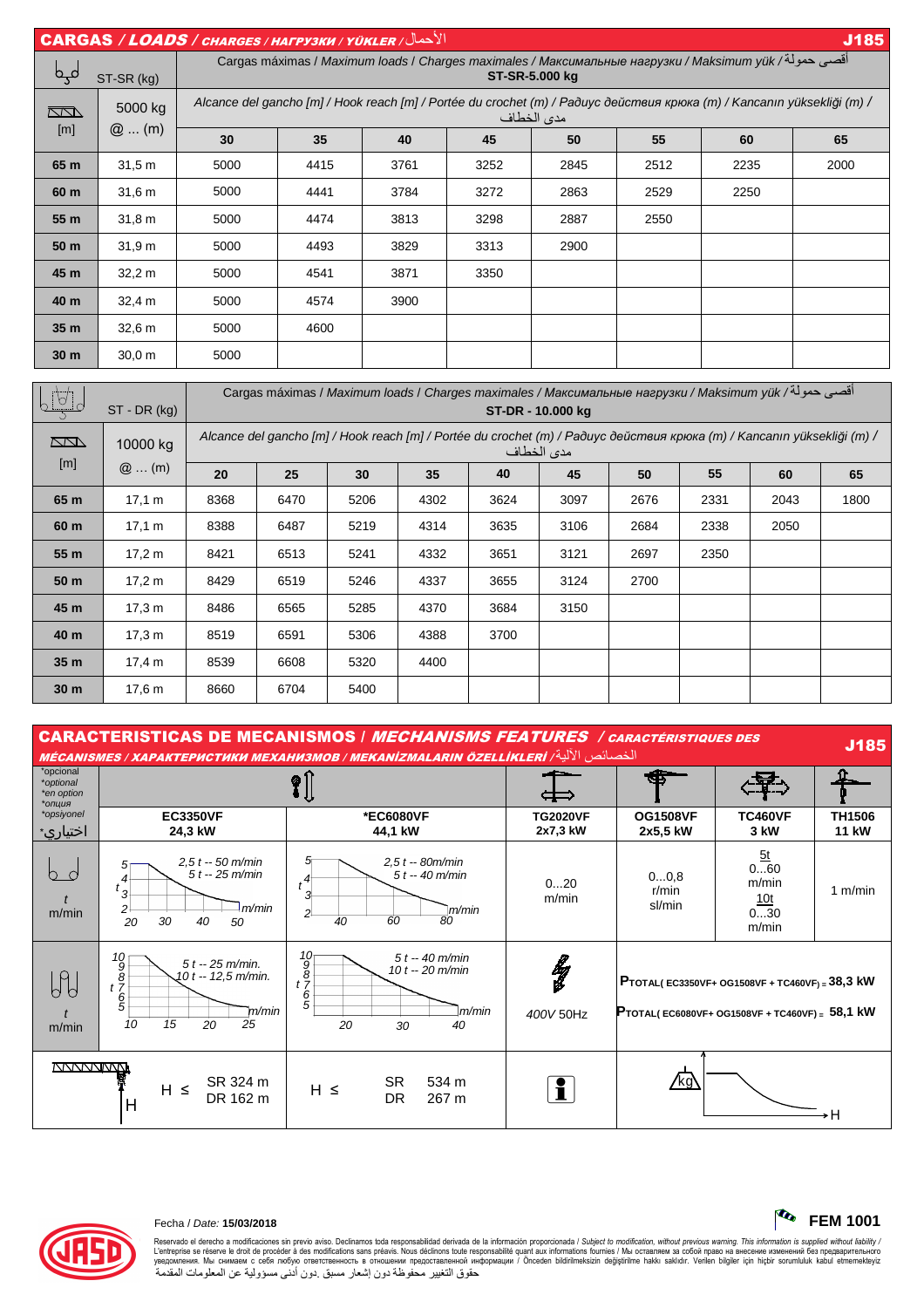| قائمة التحميل/ LISTA DE EMBARQUE / PACKING LIST / LISTE DE COLISAGE / CПИСОК ПОСТАВКИ / ÇEKİ LİSTESİ                                                                                                                                                                                                                                                         |                                                                           |                                                                      |                                                                      |                                                         |  |  |  |
|--------------------------------------------------------------------------------------------------------------------------------------------------------------------------------------------------------------------------------------------------------------------------------------------------------------------------------------------------------------|---------------------------------------------------------------------------|----------------------------------------------------------------------|----------------------------------------------------------------------|---------------------------------------------------------|--|--|--|
| اسم/ DENOMINACIÓN / DENOMINATION / DÉSIGNATION / HA3BAHUE / AÇIKLAMA                                                                                                                                                                                                                                                                                         | $L$ [m]                                                                   | $A$ [m]                                                              | H[m]                                                                 | P/W<br>[kg]                                             |  |  |  |
| Torre inferior / Lower tower /<br>Tour inférieure / Нижняя башня /<br>$TI-6-150$<br>البرج السفلي / Alt kule                                                                                                                                                                                                                                                  | 6,175                                                                     | 2,190                                                                | 2,190                                                                | 3.535                                                   |  |  |  |
| T6-150<br>TD6-150<br>Torre /Tower/Tour<br>TT6-150<br>برج/Kule/ج<br>T3-150<br>T12-150                                                                                                                                                                                                                                                                         | 6,175<br>6,175<br>6,175<br>3,265<br>12,000                                | 1,870<br>1,870<br>1,870<br>1,870<br>1,870                            | 1,870<br>1,870<br>1,870<br>1,870<br>1,870                            | 2.760<br>2.930<br>2.760<br>1.550<br>5.180               |  |  |  |
| Torre asiento pista + base punta de torre + orientación<br>Slewing table + tower head base + slewing mechanism<br>Tour pivot + base du porte-flèche + mécanisme d'orientation<br>Сиденье площадки + основание верхней секции башни +<br>поворотный механизм<br>Göbek +kule kafa bölümü tabanı+mekanizma<br>برج وحدة الدوارن + قاعدة رأس البرج + ألية الدوران | 4,530                                                                     | 2,100                                                                | 2,035                                                                | 5227                                                    |  |  |  |
| Punta de torre / Tower head / Porte-flèche<br>ر أس البرج / верхняя секция башни / kulenin kafa bölümü                                                                                                                                                                                                                                                        | 7,661                                                                     | 1,225                                                                | 1,525                                                                | 1410                                                    |  |  |  |
| Conjunto asiento pista, punta de torre, orientación<br>Slewing table assembl $+$ , tower head $+$ slewing<br>Groupe pivot + porte-flèche + mécanisme d'orientation<br>q<br>$\mathbf{r}$<br>Сиденье площадки + верхняя секция башни + поворотный механизм<br>Göbek +kulenin kafa bölümü+mekanizma<br>مجموعة وحدة الدوارن + رأس البرج + ألية الدوران           | 11                                                                        | 2,100                                                                | 2,035                                                                | 7600                                                    |  |  |  |
| P12-1N(I)<br>Tramo de pluma<br>P12-2R (II)<br>Ш<br>Ш<br>Jib section<br>P12-3N (III)<br><b>AMMAAAAAMAAAAAA</b><br>Tronçon de flèche<br>P12-4N (IV)<br>Секция стрелы<br>P12-5R (V)<br>Bom bölümü<br>P12-6N (VI)<br>أجزاء الذراع<br>P12-7N (VII)<br>P12-8N (VIII)                                                                                               | 8,665<br>10,160<br>10,160<br>10,160<br>10,150<br>10,150<br>5,265<br>2,080 | 1,366<br>1,232<br>1,226<br>1,226<br>1,232<br>1,226<br>1,226<br>1,366 | 1,405<br>1,396<br>1,485<br>1,390<br>1,485<br>1,390<br>1,385<br>1,650 | 1115<br>1320<br>1165<br>770<br>860<br>640<br>332<br>191 |  |  |  |
| Polipasto / Hook assembly / Palan / Полиспаст / Kanca<br>SR/DR<br>بكرة/ takımı                                                                                                                                                                                                                                                                               | 1,410                                                                     | 0,550                                                                | 0,920                                                                | 410                                                     |  |  |  |
| 2x<br>Tirante sostén pluma / Jib support tie / Tirant de fleche / Растяжка<br>2x<br>Þ<br>مشد دعامة الذراع/ поддержки стрелы / Коl destek bağları<br>1x                                                                                                                                                                                                       | 6,214<br>6,214<br>6,214                                                   | 0,36<br>0,36<br>0,36                                                 | 0,48<br>0,48<br>0,23                                                 | 1350<br>1160<br>485                                     |  |  |  |
| Carro<br>SR/DR<br>عربة/ Trolley / Chariot / Грузовая тележка / Şaryo                                                                                                                                                                                                                                                                                         | 1,790                                                                     | 2,030                                                                | 1,650                                                                | 430                                                     |  |  |  |
| Contrapluma con plataformas / Counterjib with platforms<br>Contre-flèche avec plateformes / Противовесная консоль с<br>الذراع المقابل مع المنصة/ платформами / Platformlu kuyruk                                                                                                                                                                             | 11,950                                                                    | 2,570                                                                | 0,59                                                                 | 2560                                                    |  |  |  |
| Prolongación contrapluma con plataforma<br>Counterjib extension with platform / Prolongement contre-flèche avec plateforme /<br>Удлинение противовесной консоли с платформой / Kuyruk platformla<br>امتداد الذراع المعاكس مع الممرات/ uzatılması                                                                                                             | 2,750                                                                     | 2,3                                                                  | 0,5                                                                  | 815                                                     |  |  |  |
| Plataforma y cabina / Platform and cabin / Plateforme et cabine<br>Платформа и кабина / Platform ve kabin / منصبة وكابينة                                                                                                                                                                                                                                    | 3,760                                                                     | 2,050                                                                | 2,400                                                                | 1280                                                    |  |  |  |
| Soporte y elevación (sin cable) / Support and hoisting (without rope)<br>/ Support et levage (sans câble) / Опора и подъем (без троса)<br>دعم ورفع (بدون كابل) / Destek ve vinç kulesi (kablosuz) /                                                                                                                                                          | 3,235                                                                     | 1,7                                                                  | 2,0                                                                  | 3000                                                    |  |  |  |
| Estructura torre de montaje / Jacking cage structure /<br>Structure de tour de montage / Структура монтажной<br>TM6-150<br>башни / Kaldırma kafesi yapısı / فبكل برج التركيب                                                                                                                                                                                 | 10,320                                                                    | 2,420                                                                | 2,310                                                                | 3500                                                    |  |  |  |

| نَّقَل/ LASTRES INFERIORES   LOWER BALLASTS  / LESTS INFÉRIEURS / НИЖНИЙ БАЛЛАСТ / ALT AĞIRLIK TAŞLARI |      |      |      |   |  |      |  |
|--------------------------------------------------------------------------------------------------------|------|------|------|---|--|------|--|
| <b>BNI 45-150</b>                                                                                      | H(m) | 20,1 | 31,8 |   |  | 46.4 |  |
|                                                                                                        | P(t) | 48   | 60   | ⇁ |  | 96   |  |
| <b>BNI 6-150</b>                                                                                       | H(m) | 43.5 | 49.3 |   |  | 55.7 |  |
|                                                                                                        | P(t) | 36   | 60   |   |  | 84   |  |
| .<br>.                                                                                                 |      |      |      |   |  |      |  |

الارتفاع أسفل الخطاف/ H: Altura bajo gancho / Height under hook / Hauteur maximale sous crochet *Высота под крюком / Kanca altı yüksekliği* / Para alturas intermedias tomar el lastre correspondiente a la altura superior / For intermediate heights take the ballast corresponding to the higher height / Pour les hauteurs intermédiaires, opter pour le<br>lest correspon للارتفاعات البينية يرجى استخدام الثقل العائد للارتفاع الأعلى/ karşılık gelen ağirliği alınız



.

## Fecha / Date: **15/03/2018 FEM 1001**

Reservado el derecho a modificaciones sin previo aviso. Declinamos toda responsabilidad derivada de la información proporcionada / Subjec*t to modification, without previous warning. This information is supplied without*